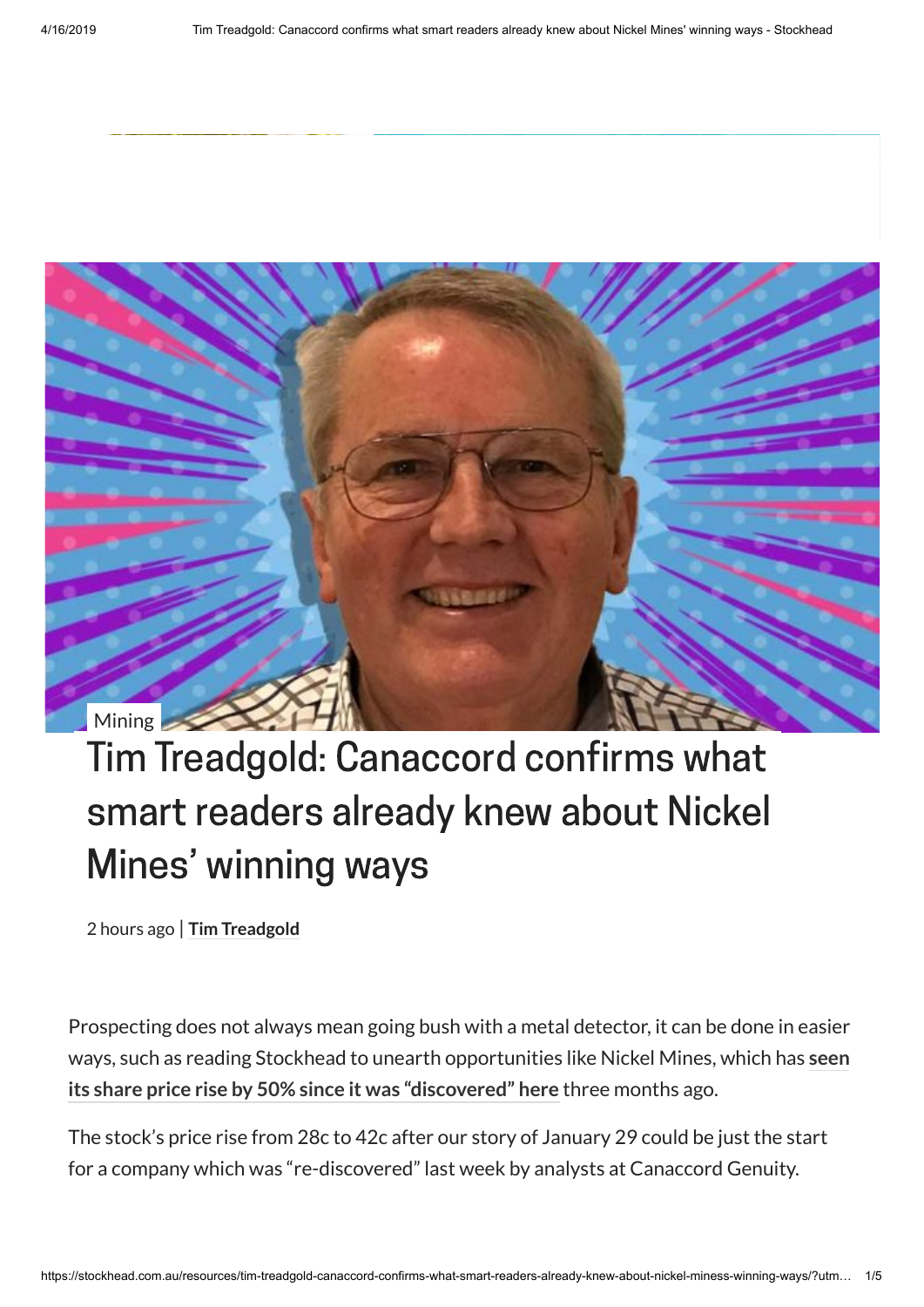What the professionals at the Canadian-based bank see in Nickel Mines is exactly what we saw somewhat earlier, a business which has identified a niche opportunity to supply nickel to the Chinese stainless-steel industry, while also gaining exposure to the red-hot battery business.

Canaccord's view of Nickel Mines is of a stock which represents "superior nickel leverage", with a price target of 90c, more than double where it is today and 220% higher than when Stockhead alerted readers to an emerging winner thanks to it becoming "an integral part of the booming Indonesian nickel industry".

Unlike most conventional Australian nickel mines which are focussed on the deep mining of hard rock resources, the nickel mines of Indonesia are near-surface operations extracting soft laterite ores which are of a lower grade but a lot cheaper to mine.

Australia's only successful laterite nickel mine is the Murrin Murrin operation of Glencore, but that took decades to perform as promised after its construction by Anaconda Nickel in the 1990s.

Indonesia came from virtually nowhere after launching its nickel industry as a source of cheap but controversial feedstock for China, shipping material which grades less than 2% nickel, meaning 98% was in the form of waste.

The direct shipping of low-grade nickel ore was as unpopular in China as it was in Indonesia which wanted to see value added to its raw material exports.

The solution is major investment by Chinese companies in the processing of Indonesia's nickel ore in Indonesia, with a leader in that process being the world's biggest stainless-steel maker, Tsingshan, through an aptly-named subsidiary, Shanghai Decent Investment.

Where Sydney-based Nickel Mines enters the business is through its 80%-owned Hengjaya laterite nickel mine on the island of Sulawesi which started life direct shipping ore to China, stopped at the request of the Indonesian Government, and has resumed as a raw material supplier to Tsingshan which is producing stainless steel and a semi-finished product call Nickel Pig Iron (NPI).

The relationship with Tsingshan has seen Nickel Mines emerge as part owner of a series of furnaces to produce NPI which makes its way into the stainless-steel works located in the Indonesia Morowali Industrial Park (IMIP) in eastern Sulawesi.

From being a simple exporter of unprocessed ore Nickel Mines has emerged as a producer of 15,000 tonnes of nickel a year in the form of 150,000t of NPI.

## The good NPI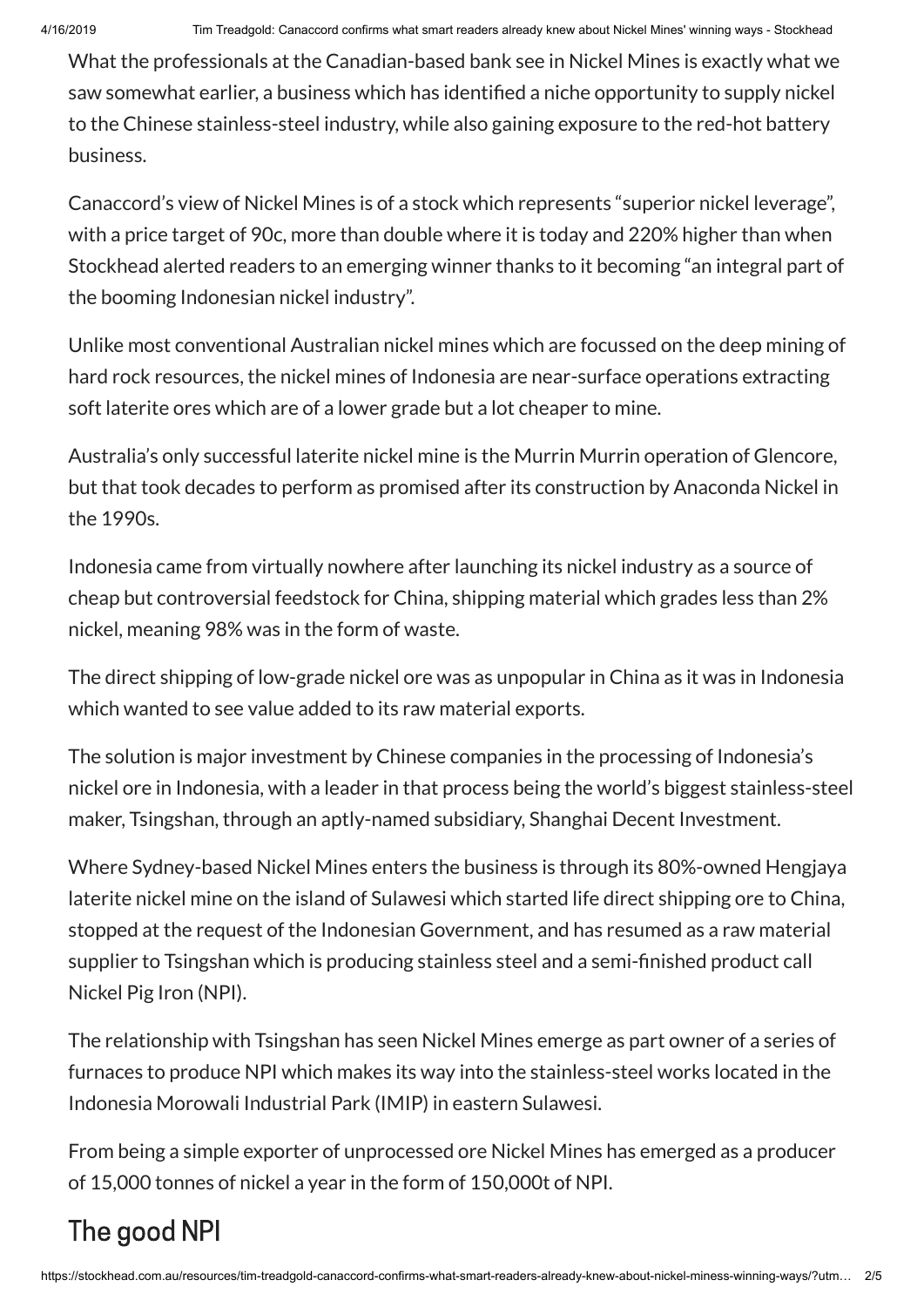Canaccord said last week in a 46-page research report that Nickel Mines had rapidly emerged as the next Australian Stock Exchange pure-play nickel producer through its strategic partnership with Shanghai Decent.

"This unique earn-in arrangement provides Nickel Mines with flexibility to acquire up to 33,000 tonnes of nickel a year by 2020 (the highest of its ASX nickel peers) from the worldclass NPI facility at the IMIP," the bank said.

"With Indonesia expected to be the epicentre of emerging supply to the 2.2 million a year nickel market, Nickel Mines provides direct exposure to the bottom quartile of nickel production."

While most nickel continues to be used in the production of stainless steel, it is enjoying strong growth (off a low base) in the battery sector where it is used in the production of lithium-ion batteries.

For Australian investors who missed the rise of NPI as a processing technology when it started (for good reason given its poor environmental record in its early years) there is now a game of catch-up under way.

- Subscribe to our **daily [newsletter](https://stockhead.com.au/subscription/)**
- Join our small cap **[Facebook](https://www.facebook.com/groups/Stockhead/) group**
- Follow us on **[Facebook](https://www.facebook.com/StockheadAU)** or **[Twitter](https://twitter.com/StockheadAU)**

Or, as Canaccord's put it: "NPI is still misunderstood, but for how long?"

"Despite the many advantages of NPI (high payability, low technical risk) over other forms of nickel, the segment is generally less understood due to the dominance of Chinese players and associated market opaqueness," the bank said.

"We note, however, the rapid shift that is occurring in the nickel sector, with Indonesian NPI expected to account for 50% of near-term supply."

Potential profits from its part-owned NPI project in Indonesia could be substantial for Nickel Mines with Canaccord tipping pre-tax earnings next year of \$72.5 million from revenue of \$196 million, rising to \$83.5 million in 2021 from revenue of \$218 million.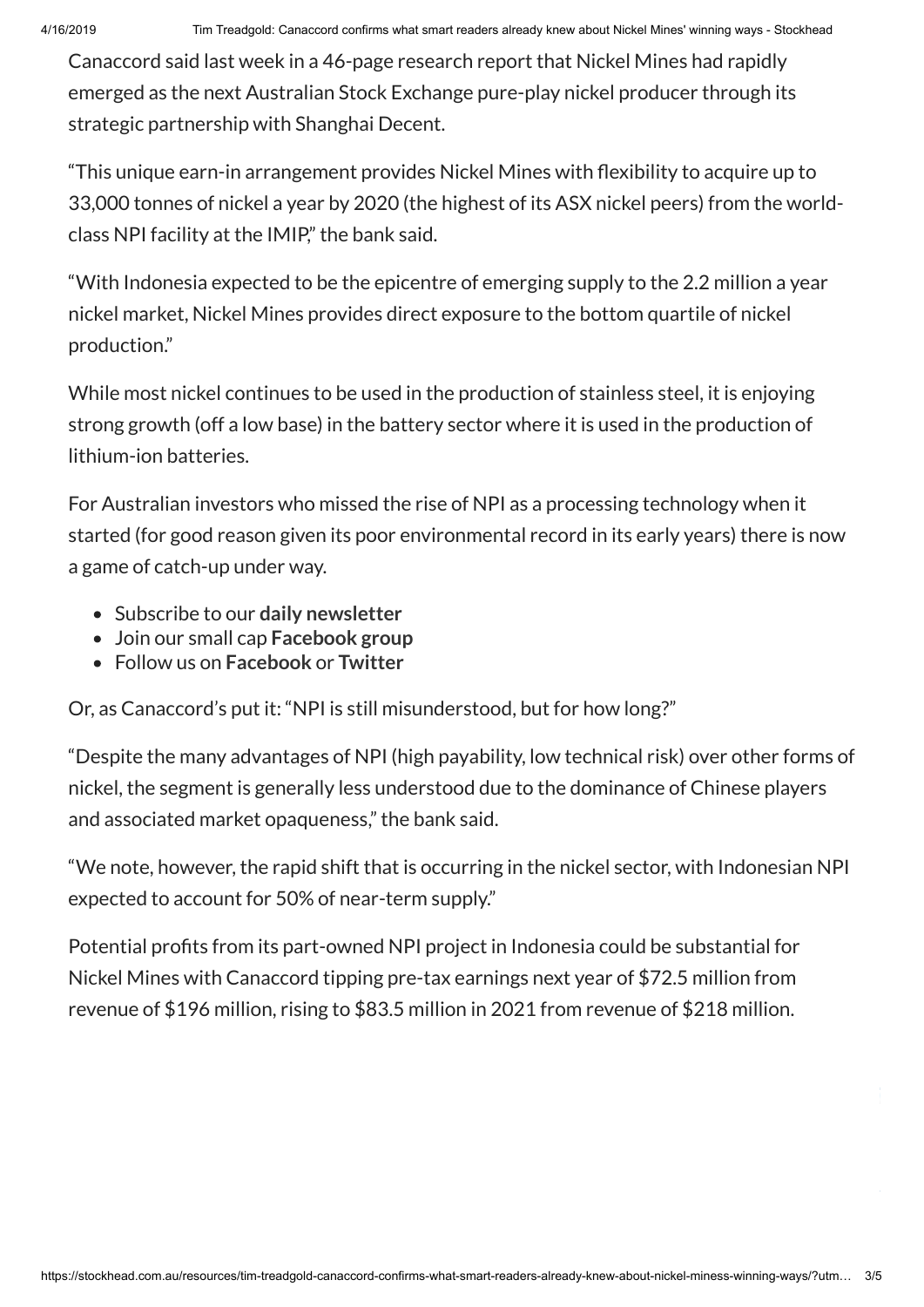**SPONSORED FINANCIAL CONTENT**

## **MORE FROM STOCKHEAD**



Director Trades: Guess which prodigy [bought 24pc](https://www.dianomi.com/click.epl?url_id=448523974&ru_variant_id=67) of Astivita last... 14 Apr



[Tinybeans](https://www.dianomi.com/click.epl?url_id=448567581&ru_variant_id=67) is soaring after hooking up with Lego, shares up 75pc 15 Apr



Australia on the cusp of the [greatest bull](https://www.dianomi.com/click.epl?pn=36771&offer=9778787&savid=98280&said=3490&adv=5501&unique_id=XLUJgIJocDaRdQAq5@DedQAAAA0&smartreferer=https%3A%2F%2Fstockhead%2Ecom%2Eau%2Fresources%2Ftim%2Dtreadgold%2Dcanaccord%2Dconfirms%2Dwhat%2Dsmart%2Dreaders%2Dalready%2Dknew%2Dabout%2Dnickel%2Dminess%2Dwinning%2Dways%2F%3Futm_medium%3Demail%26utm_campaign%3DMorning%2520ASX%2520small%2520cap%2520wrap%2520Tues%2520April%252016%26utm_content%3DMorning%2520ASX%2520small%2520cap%2520wrap%2520Tues%2520April%252016%2BCID_ea937f6c11364f519e7f02e141e1227a%26utm_source%3DCampaign%2520Monitor%26utm_term%3DTim%2520Treadgold%2520Canaccord%2520confirms%2520what%2520smart%2520readers%2520already%2520knew%2520about%2520Nickel%2520Mines%2520winning%2520ways) market of all time.

Thinking of [Investing](https://www.dianomi.com/click.epl?pn=39958&offer=10502389&savid=106935&said=3490&adv=5501&unique_id=XLUJgIJocDaRdQAq5@DedQAAAA0&smartreferer=https%3A%2F%2Fstockhead%2Ecom%2Eau%2Fresources%2Ftim%2Dtreadgold%2Dcanaccord%2Dconfirms%2Dwhat%2Dsmart%2Dreaders%2Dalready%2Dknew%2Dabout%2Dnickel%2Dminess%2Dwinning%2Dways%2F%3Futm_medium%3Demail%26utm_campaign%3DMorning%2520ASX%2520small%2520cap%2520wrap%2520Tues%2520April%252016%26utm_content%3DMorning%2520ASX%2520small%2520cap%2520wrap%2520Tues%2520April%252016%2BCID_ea937f6c11364f519e7f02e141e1227a%26utm_source%3DCampaign%2520Monitor%26utm_term%3DTim%2520Treadgold%2520Canaccord%2520confirms%2520what%2520smart%2520readers%2520already%2520knew%2520about%2520Nickel%2520Mines%2520winning%2520ways) in Lithium Stocks? Read This First! (Free)

(Money Morning)



There's a push to block [companies](https://www.dianomi.com/click.epl?url_id=448532012&ru_variant_id=67) with no female directors from an IPO 14 Apr



You Can Use Your Super To Pay For Life Insurance. This Is How (Life Insurance [Comparison\)](https://www.dianomi.com/click.epl?pn=25767&offer=7303700&savid=101395&said=3490&adv=5501&unique_id=XLUJgIJocDaRdQAq5@DedQAAAA0&smartreferer=https%3A%2F%2Fstockhead%2Ecom%2Eau%2Fresources%2Ftim%2Dtreadgold%2Dcanaccord%2Dconfirms%2Dwhat%2Dsmart%2Dreaders%2Dalready%2Dknew%2Dabout%2Dnickel%2Dminess%2Dwinning%2Dways%2F%3Futm_medium%3Demail%26utm_campaign%3DMorning%2520ASX%2520small%2520cap%2520wrap%2520Tues%2520April%252016%26utm_content%3DMorning%2520ASX%2520small%2520cap%2520wrap%2520Tues%2520April%252016%2BCID_ea937f6c11364f519e7f02e141e1227a%26utm_source%3DCampaign%2520Monitor%26utm_term%3DTim%2520Treadgold%2520Canaccord%2520confirms%2520what%2520smart%2520readers%2520already%2520knew%2520about%2520Nickel%2520Mines%2520winning%2520ways)



[Analyst: Liontown](https://www.dianomi.com/click.epl?url_id=448588224&ru_variant_id=67) on track for a big resource upgrade and rerating 15 Apr



How can you [get leading](https://www.dianomi.com/click.epl?pn=44440&offer=11497229&savid=117215&said=3490&adv=5501&unique_id=XLUJgIJocDaRdQAq5@DedQAAAA0&smartreferer=https%3A%2F%2Fstockhead%2Ecom%2Eau%2Fresources%2Ftim%2Dtreadgold%2Dcanaccord%2Dconfirms%2Dwhat%2Dsmart%2Dreaders%2Dalready%2Dknew%2Dabout%2Dnickel%2Dminess%2Dwinning%2Dways%2F%3Futm_medium%3Demail%26utm_campaign%3DMorning%2520ASX%2520small%2520cap%2520wrap%2520Tues%2520April%252016%26utm_content%3DMorning%2520ASX%2520small%2520cap%2520wrap%2520Tues%2520April%252016%2BCID_ea937f6c11364f519e7f02e141e1227a%26utm_source%3DCampaign%2520Monitor%26utm_term%3DTim%2520Treadgold%2520Canaccord%2520confirms%2520what%2520smart%2520readers%2520already%2520knew%2520about%2520Nickel%2520Mines%2520winning%2520ways) stock investors to work for you? (eToro)

dianomi<sup>-</sup>

[ABOUT](https://stockhead.com.au/about-us) US

MEET THE [TEAM](https://stockhead.com.au/meet-the-stockheads)

[CONTACT](https://stockhead.com.au/contact-us) US

**[ADVERTISE](https://stockhead.com.au/advertise-with-us)**